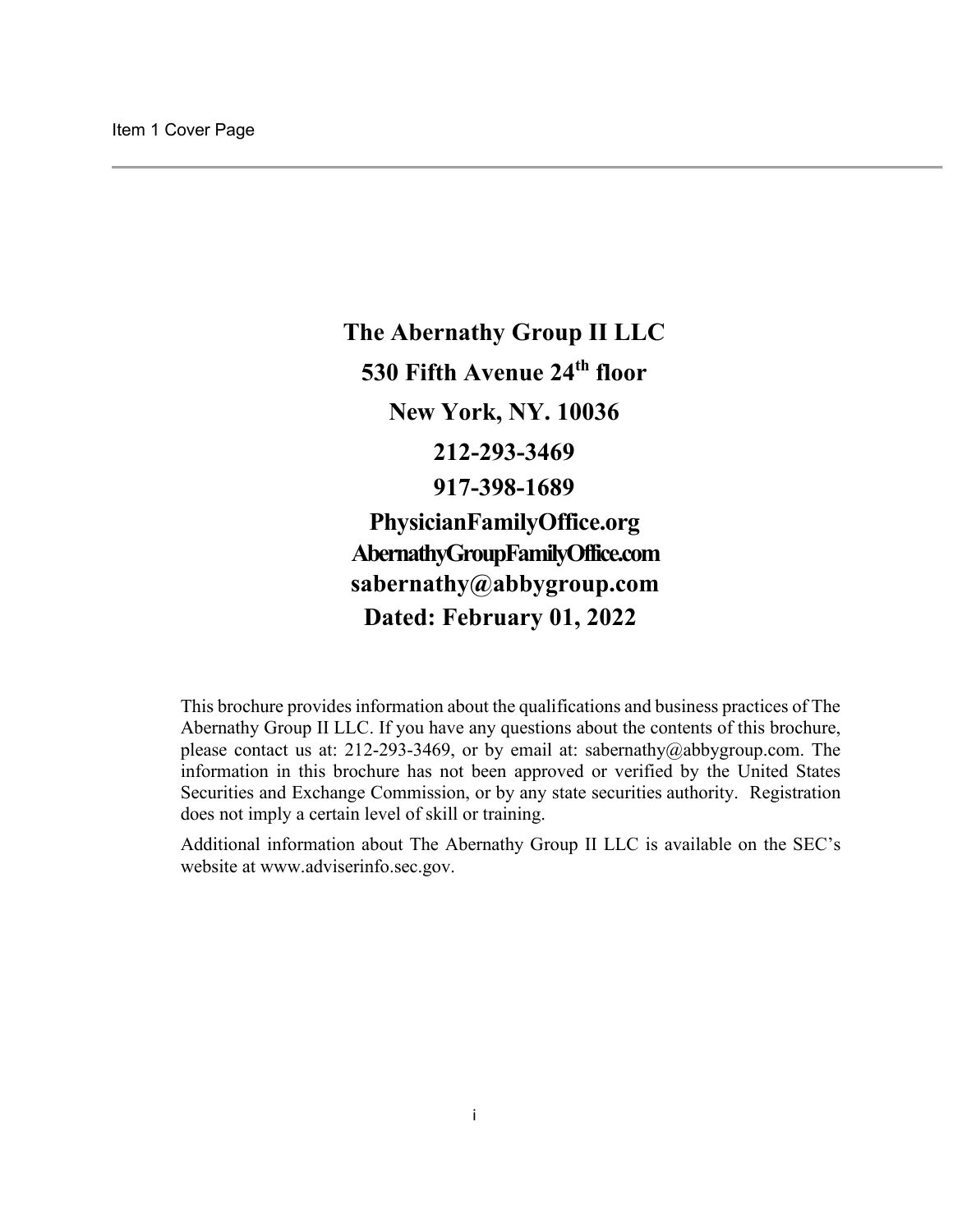# <span id="page-1-0"></span>**Item 2 Material Changes**

### **Annual Update**

The Material Changes section of this brochure is a summary of all material changes that occurred since the previous annual updating amendment on March 01, 2021

Material Changes since the Last Update

1. The firm updated its fees for its family office, separately managed accounts to include Performance Based Fees (Item 6), for qualified clients.

### **Full Brochure Available**

Whenever you would like to receive a complete copy of our Firm Brochure, please contact us by telephone at: 212-293-3469 or by email at: [sabernathy@abbygroup.com](mailto:sabernathy@abbygroup.com)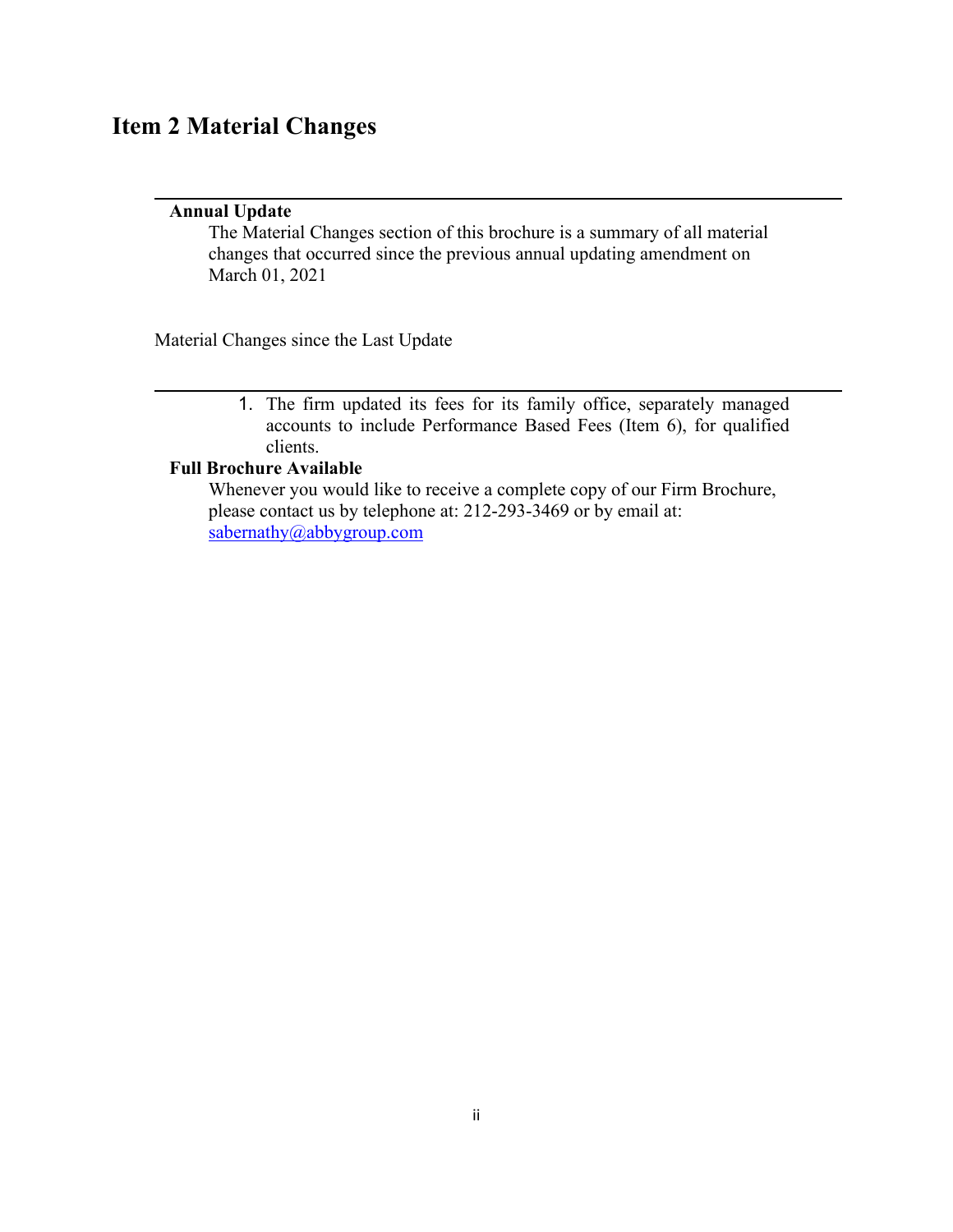# **Item 3 Table of Contents**

## <span id="page-2-0"></span>**Contents**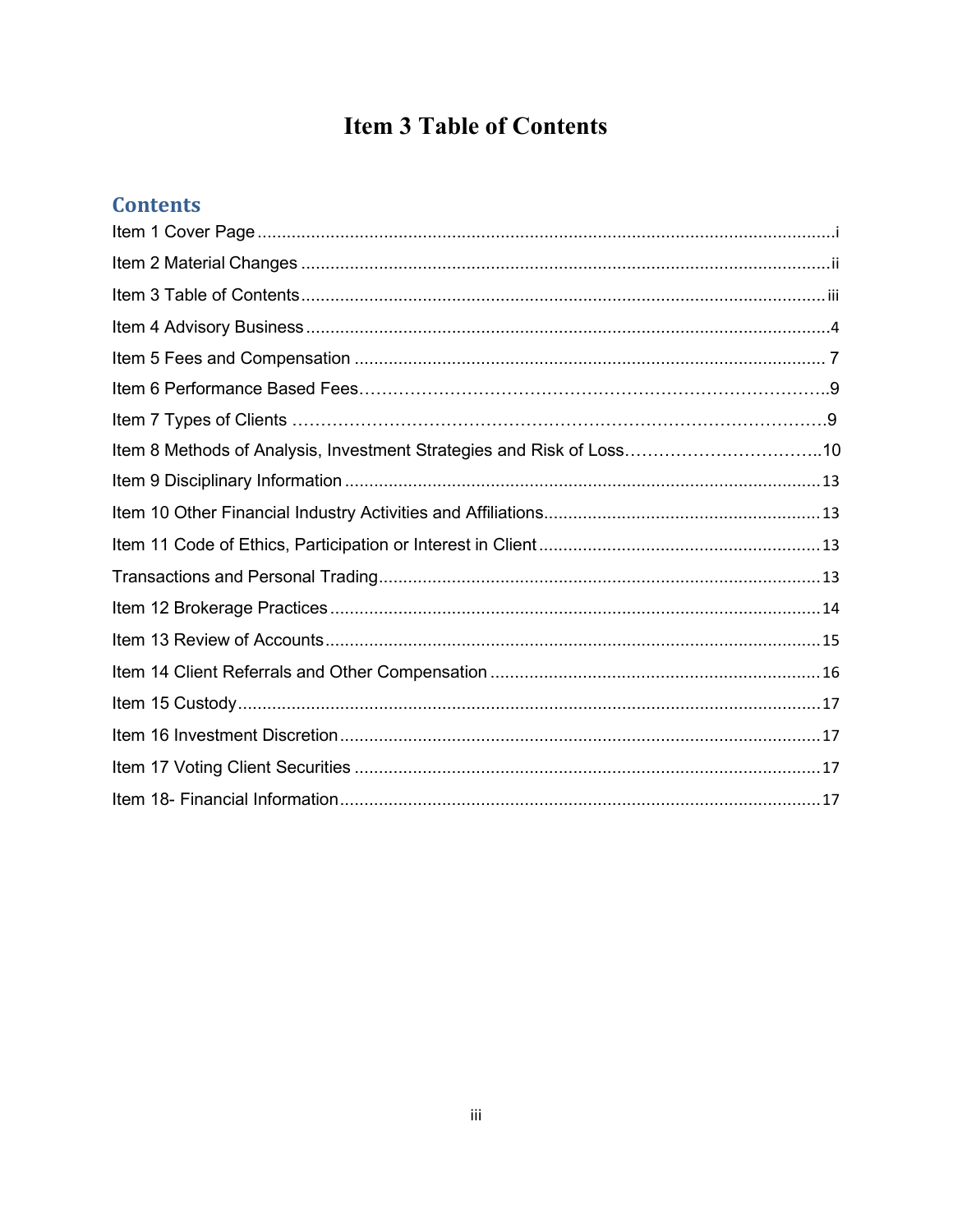### <span id="page-3-0"></span>**Item 4 Advisory Business**

The Abernathy Group II LLC ("TAG") is financial planning and investment management firm that was founded in 2009. TAG is owned 100% by Steven Abernathy.

TAG provides three primary types of services: (1) The Abernathy Group II Family Office, (2) The Abernathy Group II Separately Managed Accounts (collectively "Families"), and (3) Investment management to a private fund. In addition, TAG offers pension consulting services.

### **The Abernathy Group II Family Office (the "Family Office")**

The Family Office advice is provided through private consultation with the family and may include: medical practice integration counseling, medical practice management, marketing, and valuation. We will help our families:

- Legally protect their assets from litigation,
- Adopt strategies to legally reduce taxes,
- Help Families with medical challenges access world class medical care,
- Coordinate estate planning services to effectively manage each family's wealth across generations,
- Create financial objectives and build financial plans to meet those objectives
- Gain access to management firms potentially unavailable to the public,
- Identify solutions for financial problems,
- Coordinate practice management, practice integration, practice marketing and practice valuation with experts,
- Optimize cash flow management,
- Organize financial affairs to save time each month,
- Review insurance policy coverage,
- Create education funding for family members and philanthropy
- Educational seminars/workshops
- Publication of periodicals or newsletter
- Create complete retirement planning strategies, and,

We will also integrate a Family Office member's current providers to insure legal, accounting, estate planning, practice management, investment management and access to medical facilities,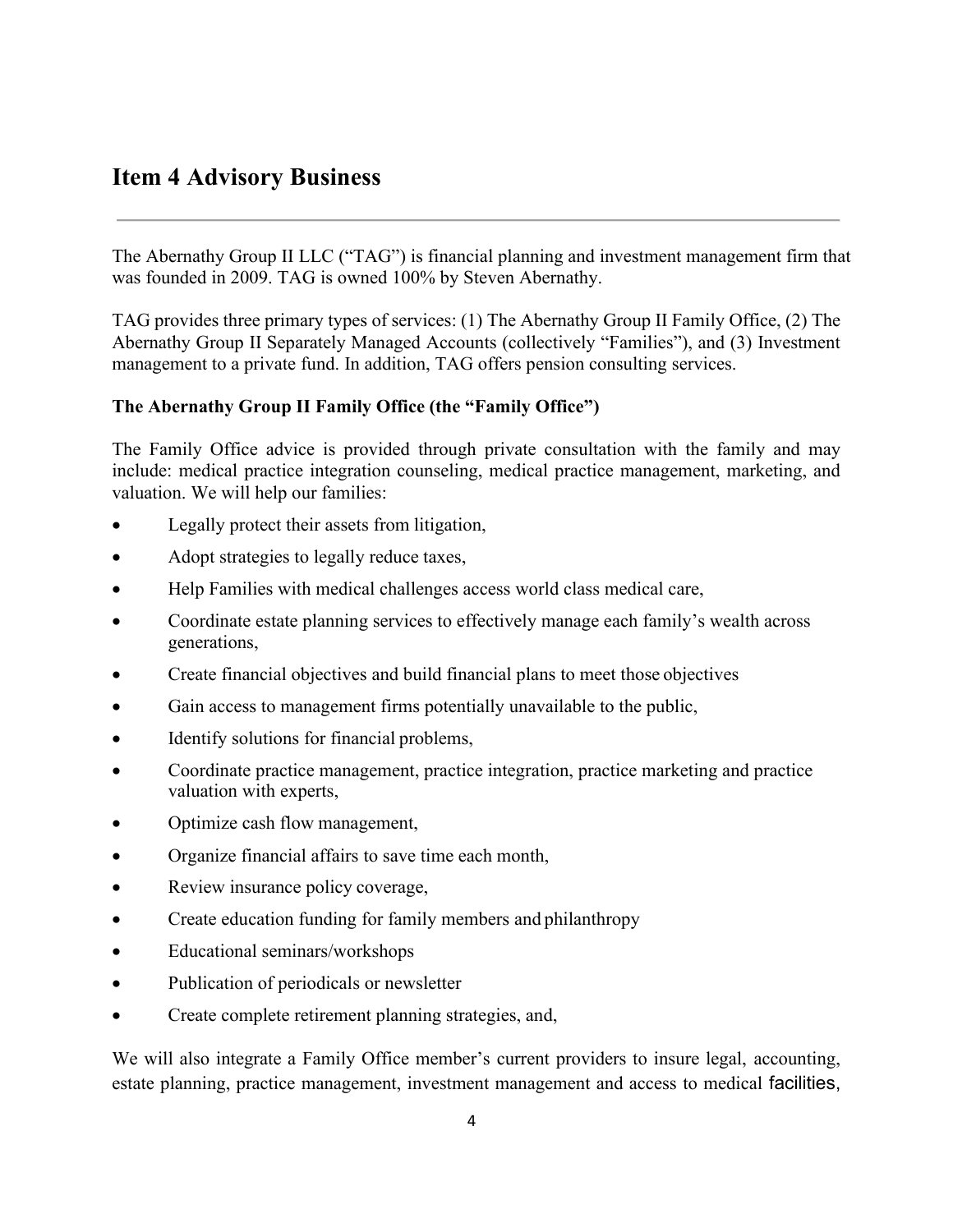are all working together in the family's best interests. This allows the professional to spend more time with their career and family and improve their quality of life.

On more than an occasional basis, TAG may furnish advice to families on matters not involving securities, such as family financial education and expectations counseling, legal asset protection structures, financial planning matters, retirement planning, cash flow analysis, taxation issues, and trust services that often include estate planning. In instances where TAG does not have valuable advice to offer, we will call in experts, who operate independently, with no affiliation to TAG. In these instances, the Abernathy Group II LLC will not share in any compensation agreed to between the family requesting access to the specific expert, and the expert (or their firm), to avoid any conflicts of interest.

The goals and objectives for each family are documented in our family Investment Policy Statement which is created at the beginning stages of the relationship. Investment Policy Statements are created to reflect the stated goals and objectives of each family, list the assets covered under the advisory agreement and provide restrictions, if any, the family would like to enforce. Families may impose restrictions on investing in certain securities or types of securities.

TAG also offers Business Advisory Services to Family Office clients. These services include a broad range of offerings such as preparing the family business for sale, succession planning, marketing their business, employee relations, and strategies for increasing self-employed income among many others.

### **The Abernathy Group II Separately Managed Accounts**

The Abernathy Group II LLC Separately Managed Accounts are customized for each family's specific needs and time horizon. The Abernathy Group II LLC generally provides investment advice regarding no-load or low-load mutual funds and exchange- traded funds. It may also provide advice on individual equities, warrants, corporate debt securities, commercial paper, certificates of deposit, municipal securities, investment company securities (variable life insurance, variable annuities, and mutual funds shares),

U. S. government securities, options contracts, futures contracts, and interests in partnerships when appropriate.

Initial public offerings (IPOs) are not typically available through The Abernathy Group II LLC. However, if a family requests an interest in a specific IPO, and if we are able to secure access to the IPO, The Abernathy Group II LLC will provide the access we are able to secure to the family (at no cost - to avoid conflicts of interest).

Separately Managed Accounts may be integrated into the Family Office relationship, or may be offered as a stand-alone financial alternative. Separately Managed Accounts may impose restrictions on investing in certain securities or types of securities.

### **Investment Management to a Private Fund**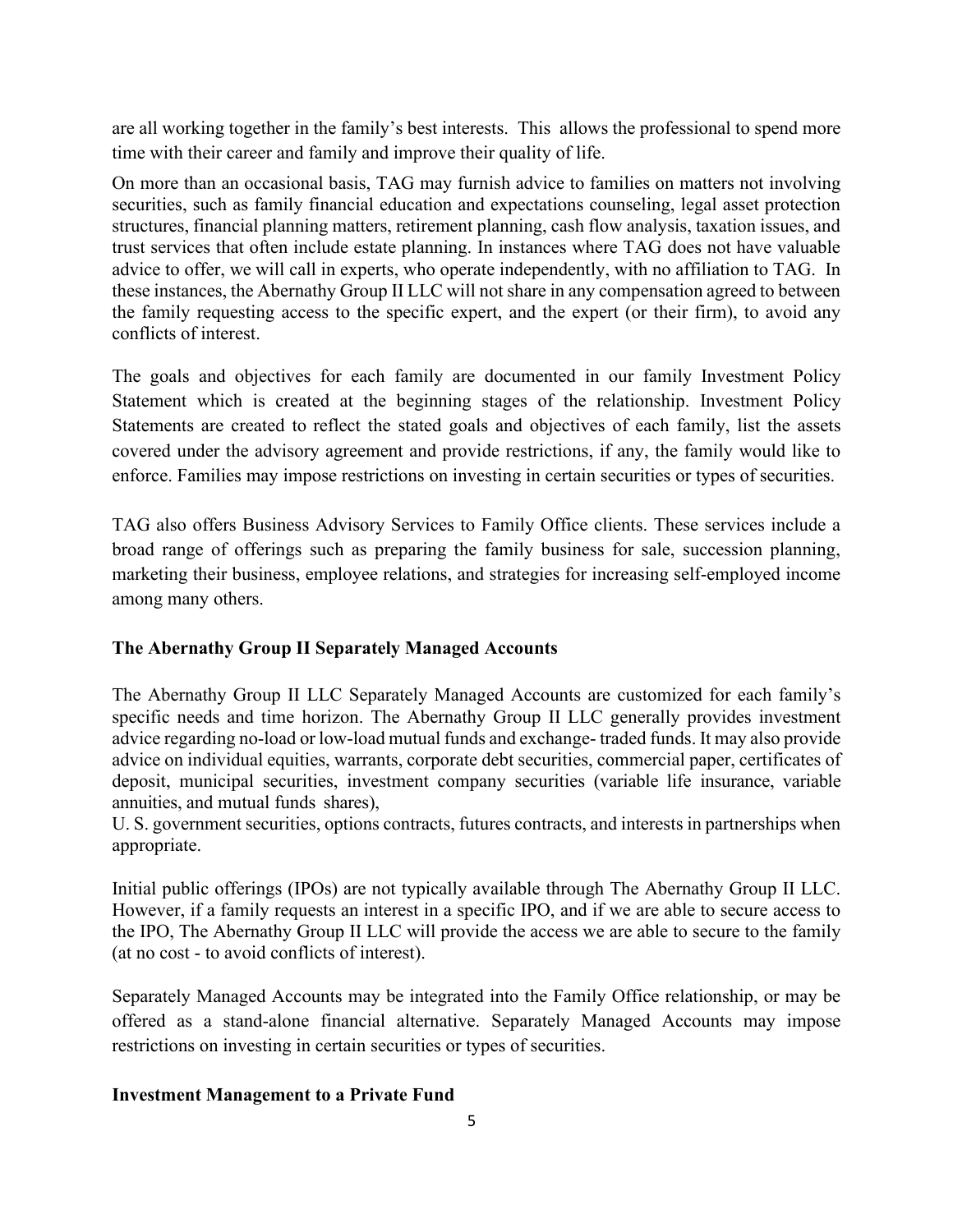TAG serves as the investment adviser of, and provides discretionary investment management services to The Abernathy Group Growth Fund LP (the "Affiliated Fund"). The terms and conditions for participation in the Affiliated Fund including management and incentive fees, conflicts of interest, and risk factors, are set forth in the fund's offering documents. This fund is closed, and not available to the investing public.

### **Pension Consulting**

TAG offers pension consulting services to employee sponsored 401K plans. TAG can provide fund structure, fund record keepers, and Third Party Administrators, and may advise on a selection of mutual funds that plan participants can choose as their funding vehicles, while also providing education to plan participants. The Abernathy Group II accepts no compensation from anyone other than the client, to avoid any conflicts of interest.

As of January 1, 2022 TAG has \$ 73,351,636. in discretionary assets under management. TAG also has approximately. \$76,465,152. in non-discretionary under advisement. With respect to assets under advisement, TAG provides investment advice in the same manner it does for discretionary assets under management but TAG does not execute transactions for these accounts. With respect to assets under advisement, TAG provides families with investment recommendations and the families are responsible for implementing such recommendations.

### **Written Acknowledgement of Fiduciary Status**

When we provide investment advice to you regarding your retirement plan account or individual retirement account, we are fiduciaries within the meaning of Title I of the Employee Retirement Income Security Act and/or the Internal Revenue Code, as applicable, which are laws governing retirement accounts. The way we make money creates some conflicts with your interests, so we operate under a special rule that requires us to act in your best interest and not put our interest ahead of yours. Under this special rule's provisions, we must:

- Meet a professional standard of care when making investment recommendations (give prudent advice);
- Never put our financial interests ahead of yours when making recommendations (give loyal advice);
- Avoid misleading statements about conflicts of interest, fees, and investments;
- Follow policies and procedures designed to ensure that we give advice that is in your best interest;
- Charge no more than is reasonable for our services; and
- Give you basic information about conflicts of interest.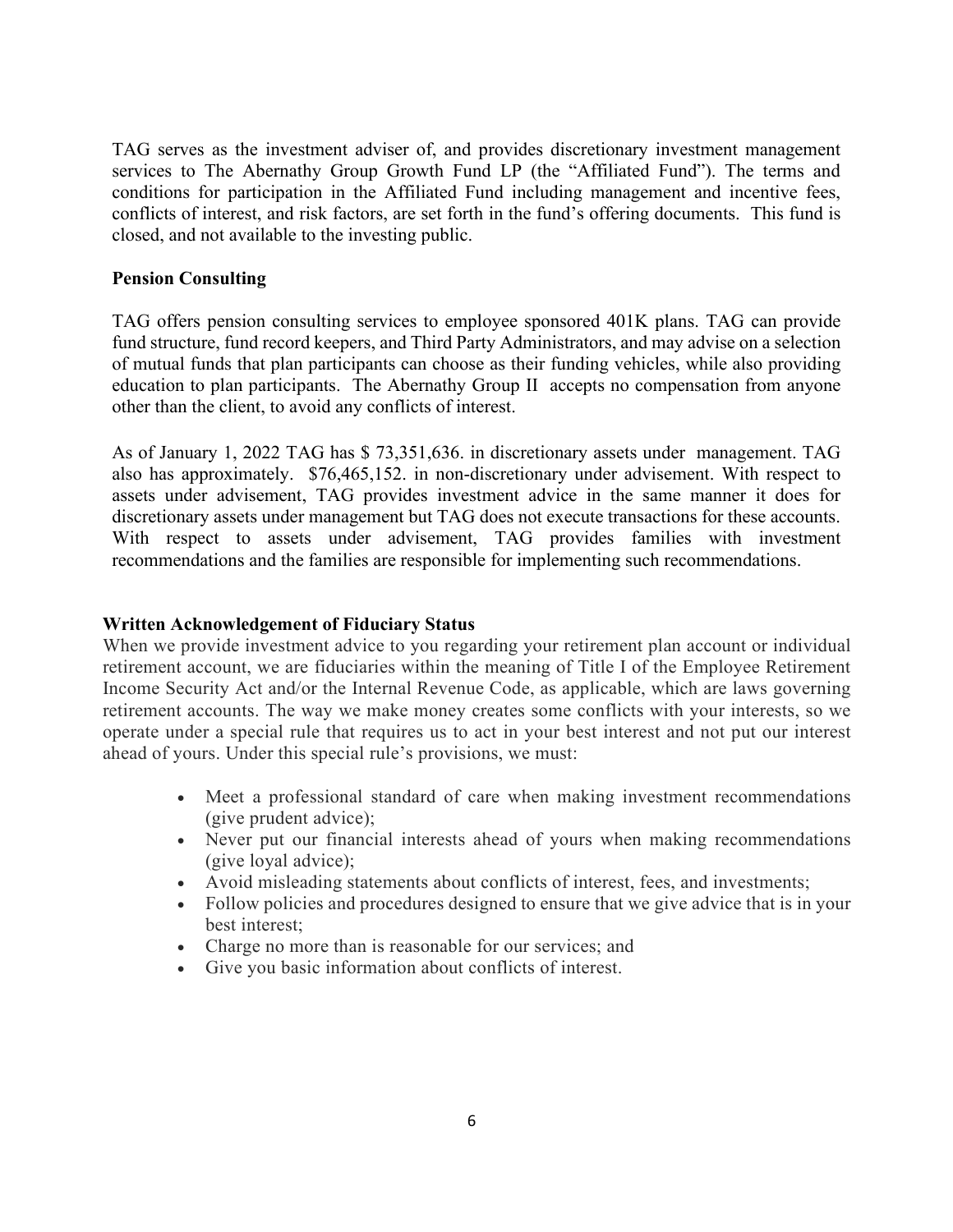# <span id="page-6-0"></span>**Item 5 Fees and Compensation**

TAG charges fees on a percentage of assets under advisement or management. The fees for discretionary assets under management and non-discretionary assets under advisement may be identical but are subject to negotiation.

### **The Abernathy Group II Family Office**

The fee for Family Office services ranges from 0.29%-1.25% of assets under advisement or management per year. TAG charges a reduced fee of 0.09% - 0.29% of assets under advisement for Family Office Clients that also use TAG's Business Advisory Services.

If a Family Office client receives Business Advisory Services, the fees for such services may be in addition to the family office fees. The fees for the Business Advisory Services may be billed on a project by project basis, and may take into account the amount of time, and/or travel, and/or individuals outside of TAG involved, and out of pocket costs are incurred in the process of creating strategy and tactics for the Business Advisory Services. If legal, tax, medical, or tax professionals who are not employed by The Abernathy Group Family Office are involved, their costs, if any, will be passed along directly to the recipient of their services. The Abernathy Group II does not receive compensation from any entity other than the client to avoid any conflicts of interest. Business Advisory Services are billed hourly at the rate of \$750 per hour. There is a minimum fee of \$1,000 per year for Business Advisory Services and the client will be charged as specified in the signed client contract outlining the scope of the project and associated the fees and expenses.

#### **The Abernathy Group II Separately Managed Accounts**

The fee for separately managed accounts is .39%- 2.00% of assets under advisement or management. For those families who are members of the Abernathy Family Office, the Separately Managed Account may be included in the Family Office Service fee described above.

#### **Investment Management to a Private Fund**

The Affiliated Fund charges a fee between 0-2% of assets under management yearly and an incentive fee of 10% of profits, charged quarterly relative to an annual high water mark for all investors who are NOT clients of The Abernathy Group Family Office. There are no extra charges for investors who are Family Office members. If there are no profits generated relative to the annual high water mark, there will be no incentive fees charged. Some investors in the Affiliated Fund are also members of the Family Office. If an investor is a Family Office member, TAG will either charge a fee for Family Office Services on the assets in the Affiliated Fund, or collect the fee charged by Affiliated Fund. The Abernathy Group Family Office Investors will not be charged both a fee for Family Office services and an investment management fee by the Affiliated Fund on assets invested in the fund.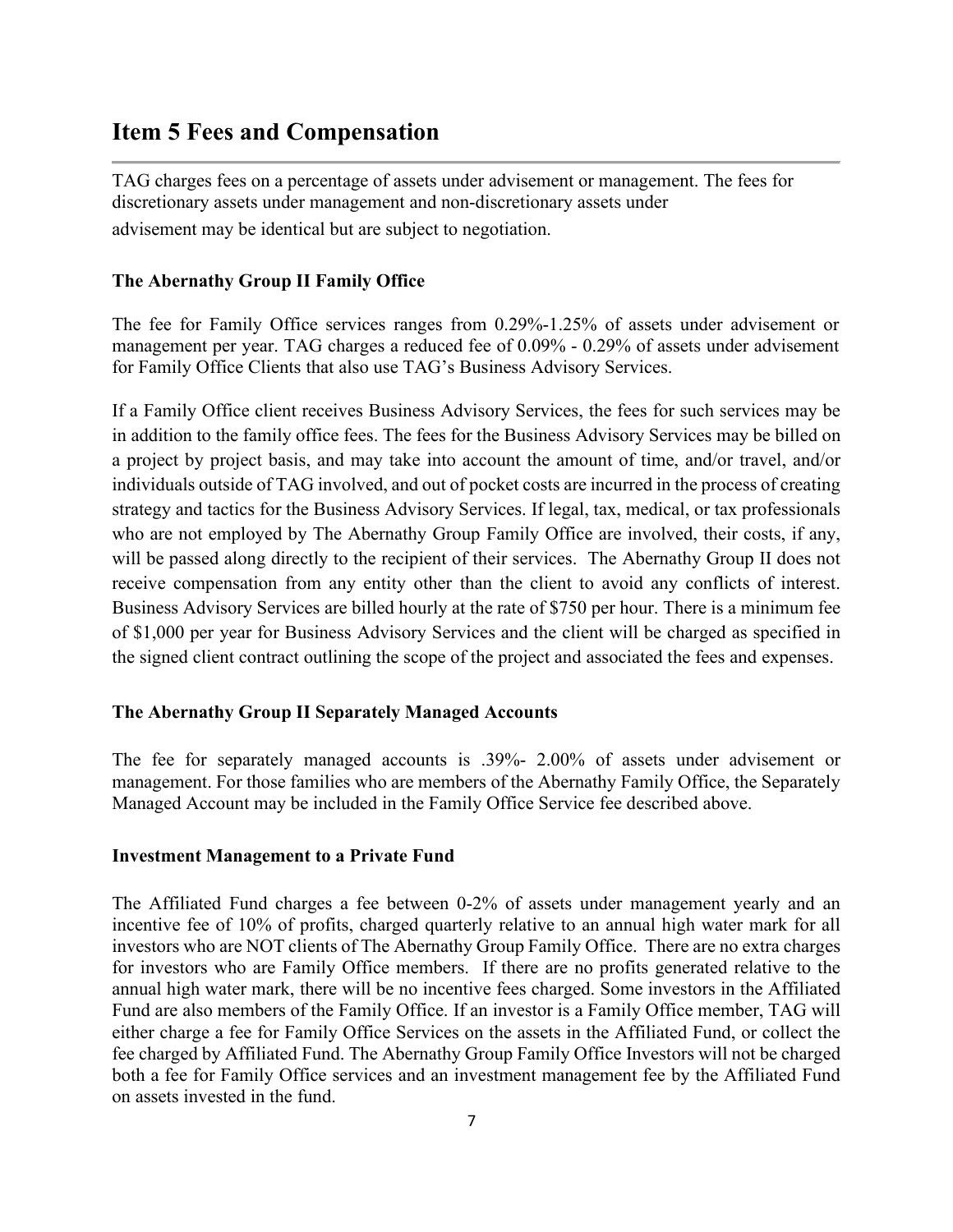#### **Pension Consulting**

The fee for pension consulting ranges from  $0.175\% - 0.69\%$  of assets in the plan, charged quarterly in arrears.

Fees for the Family Office and Separately Managed Accounts are charged quarterly in advance based on the ending balance on the last day of the preceding calendar quarter. Fees for pension consulting and Family Office clients who receive business advisory services are billed quarterly in arrears based on the ending balance of the last day of the preceding calendar quarter. TAG generally directly debits fees from clients' accounts. Clients may choose to have their fees directly debited or billed.

TAG in its sole discretion may charge a lesser investment advisory fee based upon certain criteria (e.g., historical relationship, type of assets, anticipated future earning capacity, anticipated future additional assets, dollar amounts of assets to be managed, related accounts, account composition, negotiations with families, etc.).

In addition to TAG's fee, clients may pay brokerage and other transaction costs. Clients also may pay charges to financial institutions and other third parties such as custodial fees, charges imposed directly by mutual funds (including money market funds) and exchange traded funds, and deferred sales charges. Additionally, exchanges and federal and local governments may charge transaction fees on purchases or sales of certain mutual funds and exchange- traded funds. These transaction charges are the responsibility of the investor or the owner of the account. The Abernathy Group II does not receive compensation of fees of any type from anyone other than the client to avoid any conflicts of interest.

TAG has no control over the "other fees" described above and does not participate in any of these fees or charges. Further, TAG will do its best to minimize these and all transaction charges and fees. For further information regarding TAG's brokerage practices, see Item 12 of this brochure.

If a client terminates their relationship with TAG in the middle of a quarter, TAG will refund the client any unearned portion of fees paid in advance as of the date of termination.

Steven Abernathy, Edward Coyle and Debra LeMoine are registered representatives of an unaffiliated broker-dealer, Dinosaur Financial Group DBA APB Financial Group "Dinosaur Financial" and may receive commissions the sale of securities or other investment products, including or service fees from the sale of mutual funds. This practice presents a conflict of interest and gives TAG's supervised persons an incentive to recommend investment products based on the compensation received, rather than on a client's needs. To avoid any conflict of interest, supervised persons of TAG do not receive commissions on investments held by Separately Managed Accounts and Family Office Clients. However, certain clients of TAG may also have a separate brokerage accounts with APB which are not managed by TAG. Employees of TAG acting as registered representatives of APB may receive commissions on transactions executed in these accounts. Clients have the option to purchase investment products recommended through other brokers or agents that are not affiliated with TAG. See Item 10 for additional disclosure.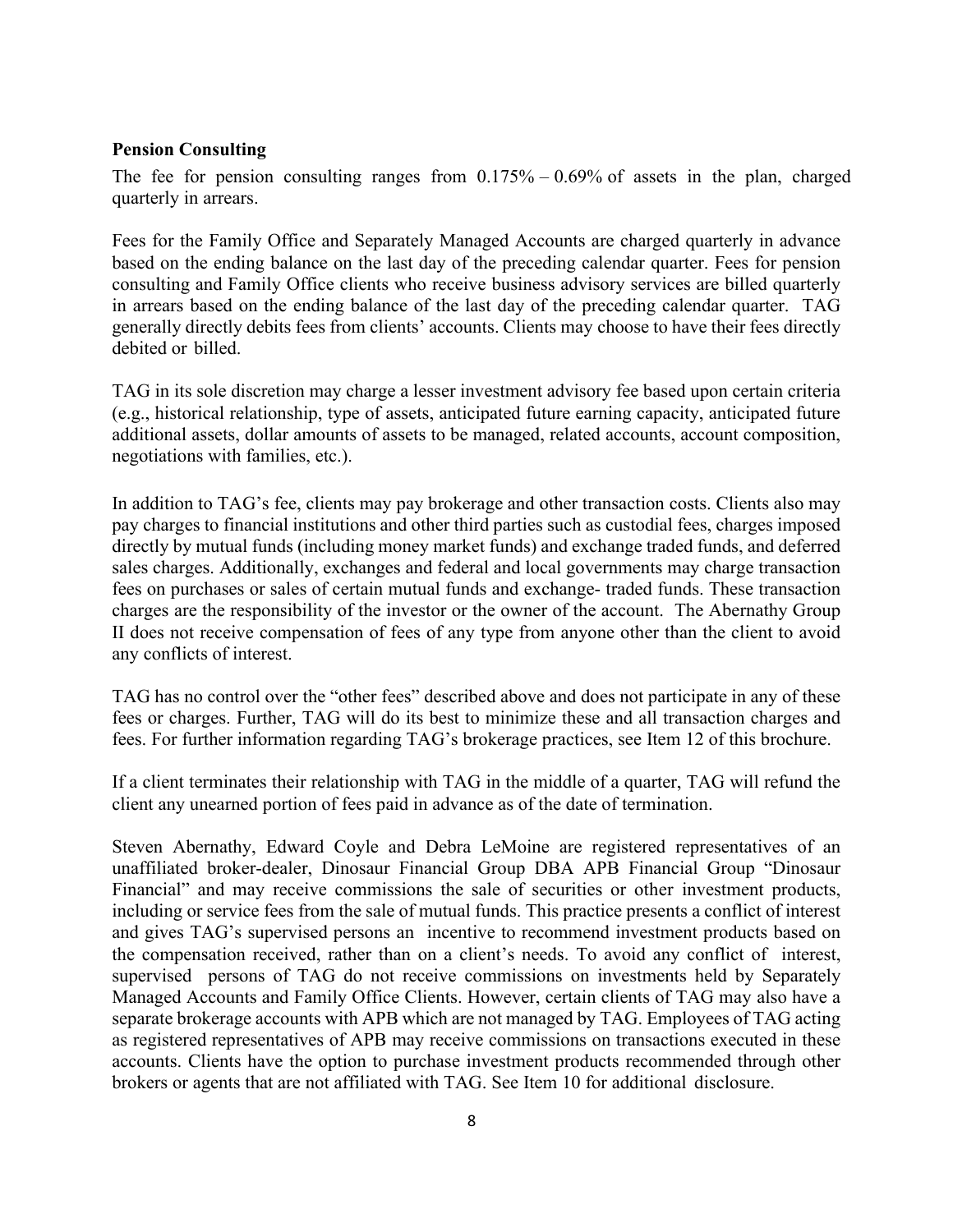TAG offers Family Office and Separately Managed Accounts, performance based fee structure for qualified clients. The fee is 0.29%-1.25% of assets under management and an incentive fee of 20% of profits. Clients are billed quarterly in arrears based on the ending balance of the last day of the preceding calendar quarter.

TAG is the investment advisor of the Affiliated Fund. The Affiliated Fund has an incentive fee of 10% of profits over a high water mark each year after all expenses are taken into account in accordance with the offering memoranda.

Since TAG and its representatives manage client accounts that are charged both an asset-based fee and a performance based fee and client accounts that are charged solely an asset-based fee, this arrangement creates a conflict of interest. TAG and its representatives have an incentive to favor client accounts where TAG receives both an asset-based fee and a performance fee. TAG's policies and procedures require the firm to manage client accounts in accordance with the client's objectives and prohibit it from allocating trades or investment opportunities that favor any particular client, group of clients or affiliated and proprietary accounts. To avoid conflicts of interest, The Abernathy Group II Family Office clients are charged fees based on their relationship with The Abernathy Group II Family Office and do not pay fees outlined above.

### **Item 7 Types of Clients**

TAG generally provides family offices services to accredited individual investors and their families. It also provides services to pension and profit sharing plans, trusts, estates, corporations or business entities and charitable organizations. TAG has a stated account minimum of \$5,000,000.00 for Family Office Services. The management team reserves the ability to modify this account size based on specific variables they believe to be important. For instance, if the management team believes it can add value to a family's decision-making process, and the assets under management are slightly below our minimum account size, we may choose to invite the family to join the Family Office. On the other hand, if we do not believe we will be able to add value to a family's decision-making process, or improve the family's investment returns, or reduce the risk they are taking, and we conclude they are generally well cared for, we may not invite them to become members of the Family Office. TAG may also waive the minimum account size for employees of TAG and their relatives, or relatives of existing families.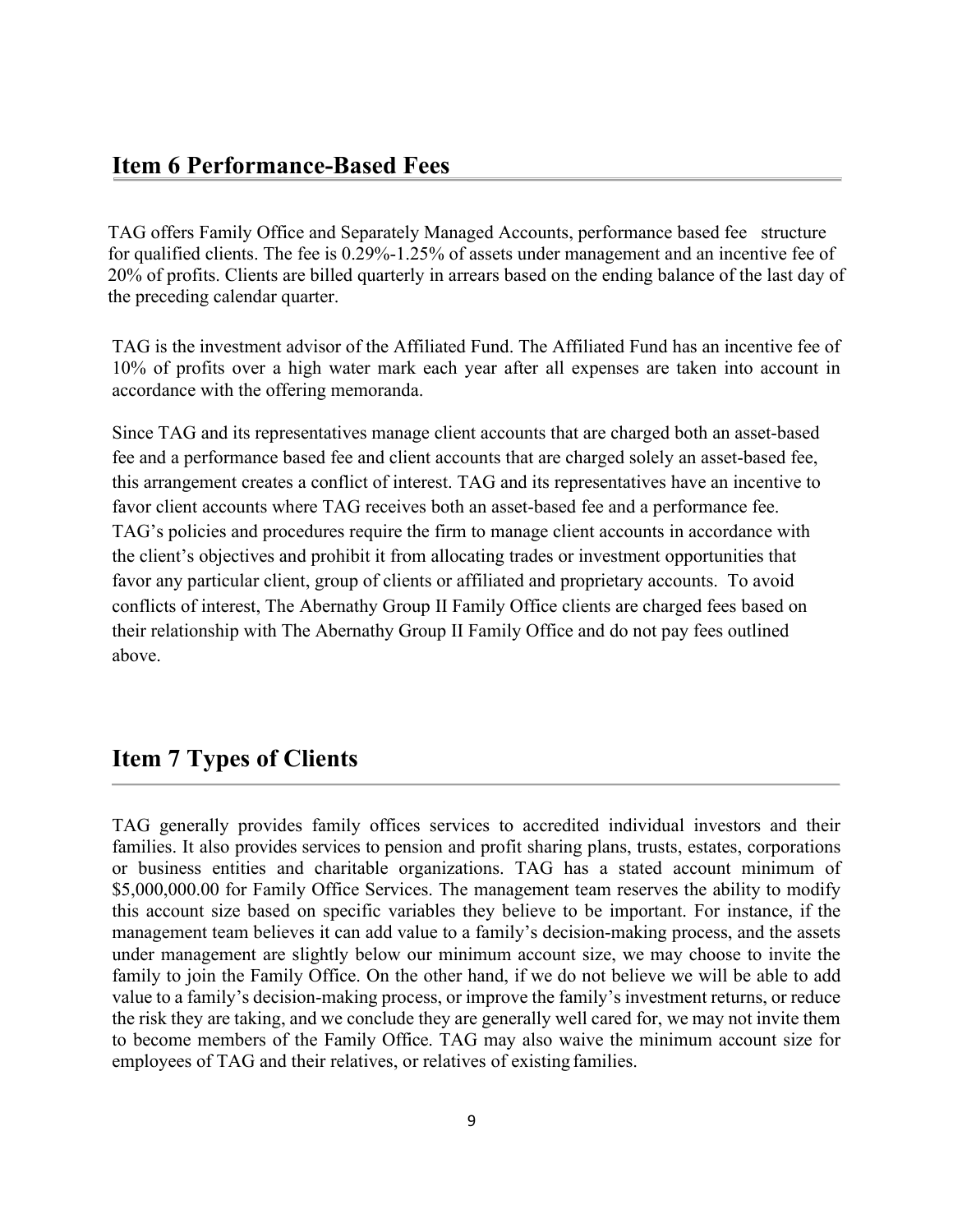TAG provides separately managed account services to individuals and high net worth individuals. TAG has a minimum account size of \$ 250,000.00 for Separately Managed Accounts. TAG management may decide to accept a smaller account provided they believe the account will meet the minimum size over the course of the next year.

TAG also provides investment advisory services to one private fund, the Affiliated Fund. The Affiliated Fund accepts accredited investors only, who have a prior substantive relationship with TAG or with the introducing representative and has a minimum account size of \$1,000,000.00 TAG management may accept lesser amounts at its discretion. This fund in not open to the public and in the future may only be used by certain existing clients of The Abernathy Group.

# <span id="page-9-0"></span>**Item 8 Methods of Analysis, Investment Strategies and Risk of Loss**

TAG uses security analysis methods that may include theme-based analysis, fundamental analysis of specific companies' equity and debt securities, technical analysis, and cyclical analysis. We often visit with management of target companies and their competitors.

Our main sources of information include financial newspapers and magazines, inspections of corporate activities, research materials prepared by others, corporate rating services, annual reports, prospectuses, filings with the Securities and Exchange Commission, and company press releases among other sources of data.

TAG may use information from Bloomberg, and information published by most of the major firms on Wall Street, along with conference participation and meetings with other sophisticated investors in the US and Europe.

The primary investment strategy used at TAG is strategic asset allocation utilizing a core and satellite approach. TAG offers 6 different asset allocation strategies with different levels of risk as well as customized strategies for certain families.

TAG also offers The Abernathy Group II Shareholder Activist Separately Managed Account Strategy which seeks to invest in undervalued companies that are the target of a shareholder activist who is acting as the catalyst for change to unlock value for shareholders. The strategy seeks to identify and invest in a small, yet diversified group of activist situations, focusing on those investments that TAG believes to be undervalued, with a clear pathway towards value creation, and a high probability of success (both in terms of the activist achieving their objectives, and those objectives resulting in value creation for shareholders).

Other strategies will be used if a family's goals are not best served with the aforementioned strategies. Other strategies employed to achieve a family's goals may include long-term purchases, short-term purchases, trading, short sales, margin transactions, and option writing (including covered options, uncovered options or spreading strategies among others). Since the management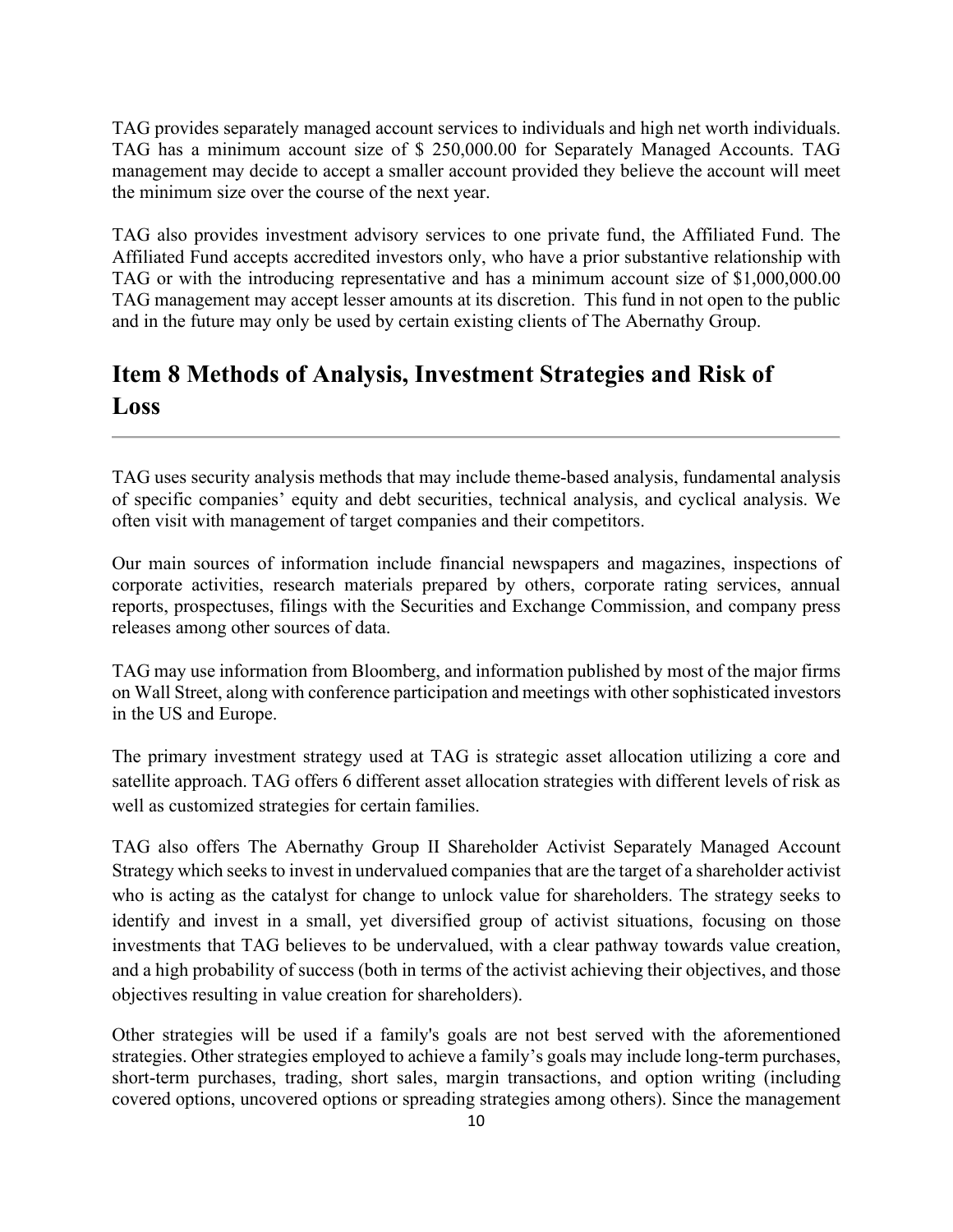team at TAG has extensive experience in professional investing and portfolio management, customized investment strategies may be implemented when appropriate.

In asset allocation strategies, TAG generally uses factor-based, passively-managed index and exchange-traded funds as the core investments, as they offer the lowest cost access to market- based performance, while we may add actively-managed funds where there are greater opportunities to make a difference. Portfolios will be globally diversified to control the risk associated with traditional markets when this strategy is appropriate.

The investment strategy for a specific family is based upon the objectives stated by the family during consultations with the family's head, as well as with other family members when they are available and when the consultations are appropriate. The family may change investment objectives at any time, yet we caution that investment objectives should change infrequently and should seldom include reactions to sudden market events. When appropriate, each family will have an Investment Policy Statement which will document their objectives and their desired investment strategy, as well as any specific securities or sectors to avoid, or assets which are not liquid.

All investment programs have certain risks that are borne by the investor.

Our investment approach constantly keeps the risk of loss in mind. However, regardless of how diligent TAG remains, investors face the following investment risks:

- Interest-rate Risk: Fluctuations in interest rates may cause investment prices to fluctuate. For example, when interest rates rise, yields on existing bonds become less attractive, causing their market values to decline.
- Market Risk: The price of a security, bond, or mutual fund may drop in reaction to tangible and intangible events and conditions. This type of risk may be caused by external factors independent of the fund's specific investments as well as due to the fund's specific investments. Additionally, each security's price will fluctuate based on market movement and emotion, which may, or may not be due to the security's operations or changes in its true value. For example, political, economic and social conditions may trigger market events which are temporarily negative, or temporarily positive.
- Inflation Risk: When any type of inflation is present, a dollar today will not buy as much as a dollar next year, because purchasing power is eroding at the rate of inflation. We believe this is one of the most significant risks for investors between 2010 and 2020.
- Currency Risk: Overseas investments are subject to fluctuations in the value of the dollar against the currency of the investment's originating country. This is also referred to as exchange rate risk. When the dollar falls in value, US citizens buying power will be reduced, thus increasing the probability of inflation in the future. When the dollar rises in value, US citizens buying power mayincrease.
- Reinvestment Risk: This is the risk that future proceeds from investments may have to be reinvested at a potentially lower rate of return (i.e. interest rate). This primarily relates to fixed income securities.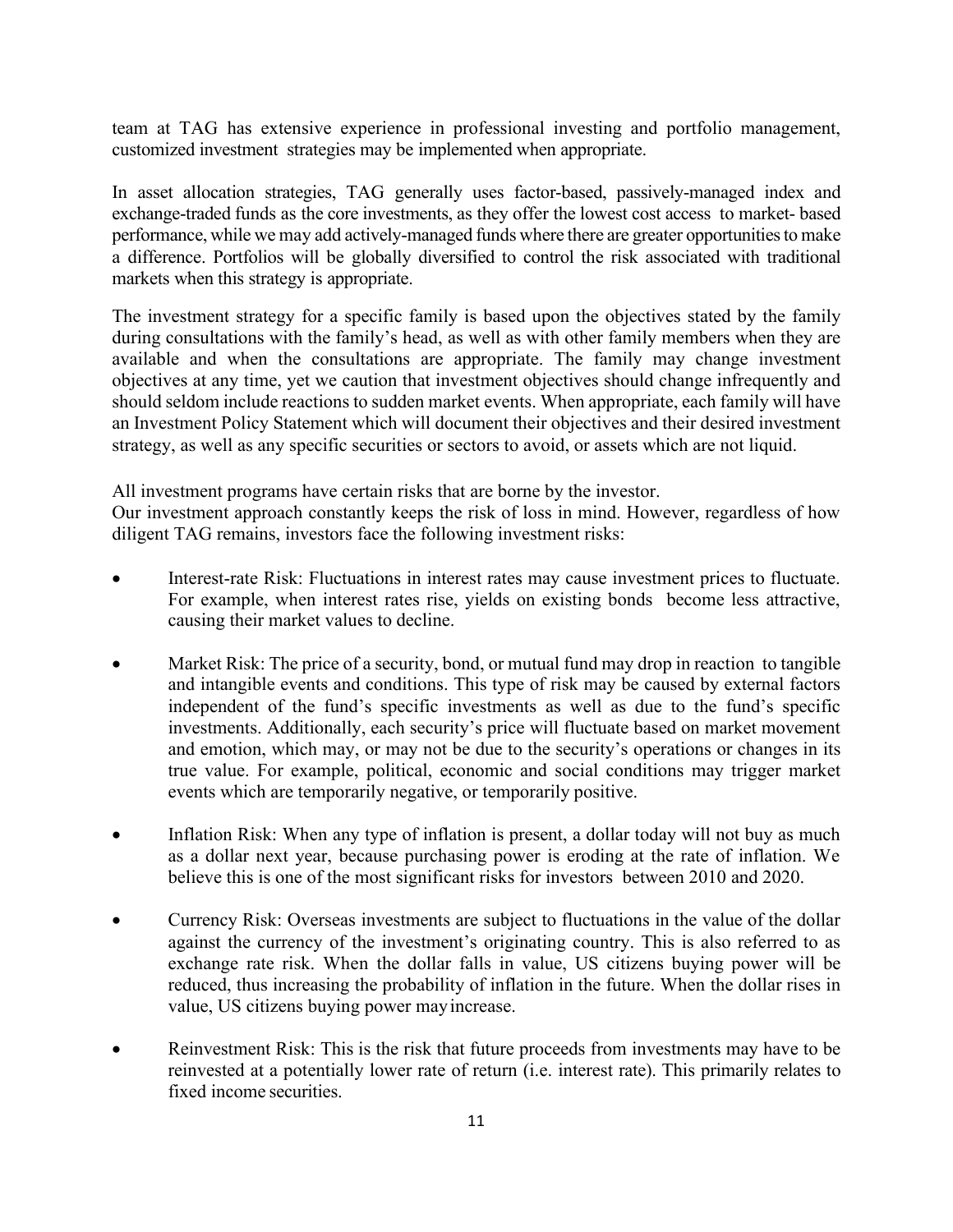• Business Risk: These risks are associated with a particular industry or a particular company within an industry. For example, oil-drilling companies depend on finding oil and then refining it, a lengthy process, before they can generate a profit. They carry a higher risk of profitability than an electric

company, which generates its income from a steady stream of customers who buy electricity regardless of the economic environment.

- Mutual Fund /ETF Risk: Most mutual funds fall into one of three main categories – money market funds, bond funds and stock funds. Each type has different features and different risks and rewards. Generally, the higher the potential return, the higher the risk of loss. Clients should read a fund's prospectus and shareholder reports to learn about its investment strategy and the potential risks before investing.
- Liquidity Risk: Liquidity is the ability to readily convert an investment into cash. If an investor needs to convert and investment into cash, the investor may have to offer to sell the investment at a bargain price to entice a buyer to pay cash for the investment. This is liquidity risk. Generally, assets are more liquid if many traders are interested in a standardized product. For example, Treasury Bills are highly liquid, while real estate properties are not.
- Financial Risk: Excessive borrowing to finance a business' operations increases the risk of profitability, because the company must meet the terms of its obligations in good times and bad. During periods of financial stress, the inability to meet loan obligations may result in bankruptcy and/or a declining market value.
- Private investment fund Risks: Private investment funds generally involve various risk factors, including, but not limited to, potential for complete loss of principal, liquidity constraints and lack of transparency, a complete discussion of which is set forth in each fund's offering documents, which will be provided to each investor for review and consideration. Unlike other liquid investments that an investor may maintain, private investment funds do not provide daily liquidity or pricing. Each prospective investor will be required to complete a Subscription Agreement, pursuant to which the investor shall establish that he/she/it is qualified for investment in the fund, and acknowledges and accepts the various risk factors that are associated with such an investment.
- Cybersecurity Risk: Although TAG has taken measures to decrease the risks associated with a cybersecurity event, the computer systems, networks and devices used by TAG and its service providers potentially can be breached. A client and investor could be negatively impacted as a result of a cybersecurity breach. A cybersecurity breach could result in a failure to maintain the security, confidentiality or privacy of sensitive data, including personal information of clients and investors. A cybersecurity breach may also cause disruptions and impact business operations potentially resulting in a financial loss to a client or investor.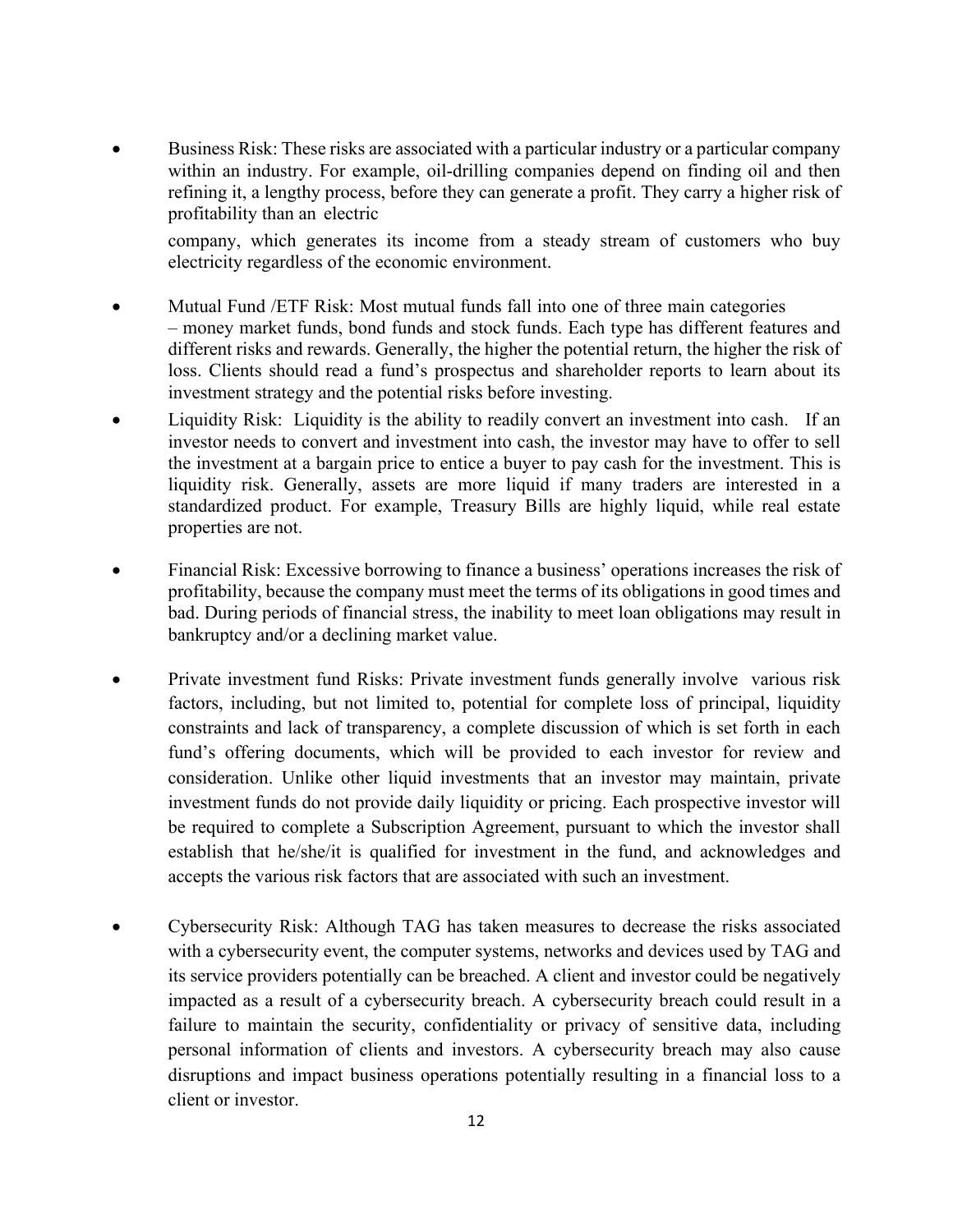<span id="page-12-0"></span>The firm and its employees have not been involved in legal or disciplinary events that need to be reported.

# <span id="page-12-1"></span>**Item 10 Other Financial Industry Activities and Affiliations**

Steven Abernathy, Edward Coyle and Debra LeMoine are registered representatives of Dinosaur Financial Group DBA APB Financial Group. Wedbush is the independent custodian and clearing broker for Dinosaur Financial. For Separately Managed Accounts held in custody at other qualified custodians, transactions will be executed at the custodian, provided the qualified custodian has the ability to deliver competitively priced executions on a timely basis. To minimize any potential conflict, clients choose where to have assets held in custody, and select the broker dealer through which securities transactions are executed. Employees of TAG do not receive commissions for trades executed in Separately Managed Accounts.

In addition, certain clients of TAG may also have a separate brokerage accounts with Dinosaur Financial which are not managed by TAG. Employees of TAG acting as registered representatives of APB may receive commissions on transactions executed in these accounts. Employees of TAG may also receive commissions as registered representatives of Dinosaur Financial for brokerage accounts at Dinosaur Financial held by non-TAG clients. In this capacity, TAG employee may purchase and sell the same or similar investments as TAG clients for discretionary brokerage accounts. TAG reviews all trading in discretionary brokerage accounts managed by employees. If a discretionary brokerage account purchases or sells a security on the same day or at the same time as a TAG client, the discretionary brokerage account must get the same price or a higher price if purchasing a security, and must get the same price or a lower price when selling a security.

TAG is the Investment Adviser for The Affiliated Fund. A related person of TAG is the General Partner of The Affiliated Fund. The Affiliated Fund may execute transactions through Dinosaur Financial. TAG attempts to operate The Affiliated Fund as efficiently as possible. To minimize any potential conflict, employees of TAG do not receive commissions for trades executed by the Affiliated Fund.

# <span id="page-12-3"></span><span id="page-12-2"></span>**Item 11 Code of Ethics, Participation or Interest in Client Transactions and Personal Trading**

TAG's Code of Ethics (the "Code") requires that all supervised persons act in the best interests of TAG's clients at all times. Simply put, this means supervised persons may not engage in conduct that puts their interests or the interests of TAG or themselves ahead of the interests of clients in any way. TAG must avoid any circumstances that might adversely affect or appear to affect its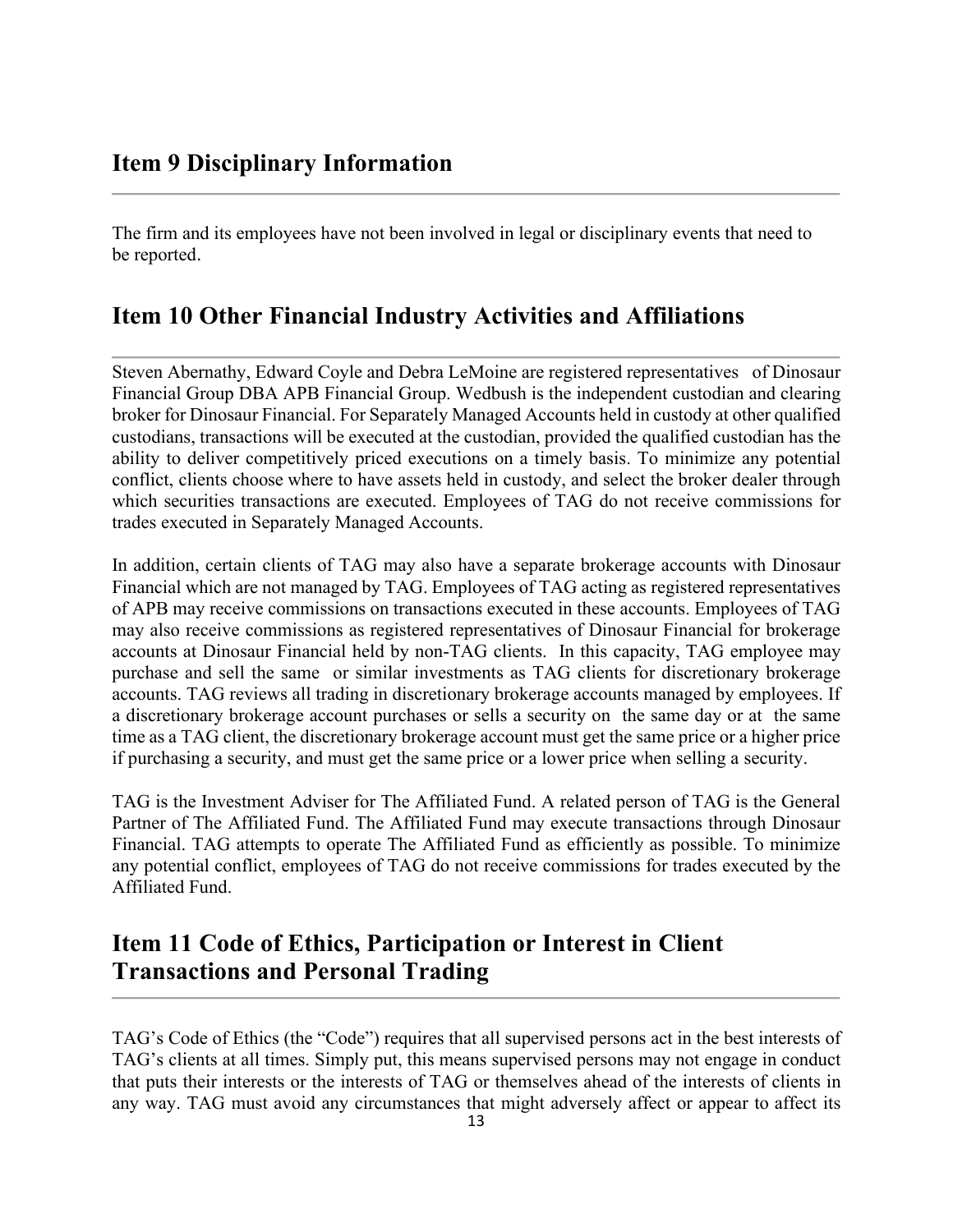duty of complete loyalty to its clients. Supervised persons are required to act with honesty, integrity and diligence at all times. Supervised persons are required to avoid activities, interest and relationships that interfere with making decisions in the best interests of Company's clients. The Code stipulates that supervised persons are not permitted to use their knowledge of proposed or actual recommendations or transactions to profit personally. The Code also restricts the personal receipt of investment opportunities, or gifts from persons doing or seeking business with TAG that could call into question the supervised person's independent judgment.

Supervised persons are also prohibited from sharing non-public personal information of clients or investors without permission and unless necessary to complete a transaction on the client's or investor's behalf.

TAG has an ownership Interest in the Affiliated Fund as investors in the fund. In addition, TAG has a financial interest in the fund because a related person is the general partner of the fund. TAG may also recommend that clients invest in the Affiliated Fund. If an investor is a Family Office member, TAG will either charge a fee for Family Office Services on the assets in the Affiliated Fund, or collect the fee charged by Affiliated Fund. Investors will not be charged both a fee for Family Office services and an investment management fee by the Affiliated Fund on assets invested in the fund. Consequently, an incentive exists to favor the Affiliated Fund and recommend that clients invest in the Affiliated Fund based on TAG's interest. TAG prohibits its supervised persons from allocating trades or investment opportunities that favor any particular client, group of clients or affiliated and proprietary accounts.

TAG and its employees may buy or sell securities that are also held by clients. Employees may not trade their own securities ahead of clients. If an employee purchases or sells a security on the same day or at the same time as a client, the employee must get the same price or a higher price if purchasing a security, and must get the same price or a lower price when selling a security. All employees must comply with the provisions of The Abernathy Group II LLC Compliance Manual and Code of Ethics.

This summary is qualified in its entirety by TAG's Code of Ethics. Contact Edward Coyle, Chief Compliance Officer at 212-293-3410 or  $ecoyle@abbygroup.com$  to request a copy of the Code of Ethics.

### <span id="page-13-0"></span>**Item 12 Brokerage Practices**

TAG recommends independent qualified custodians based on the integrity and financial responsibility of the firm and the best execution of orders at reasonable commission rates.

TAG executes all client trades through the client's custodian. While clients have the ability to select their own custodian TAG recommends Charles Schwab. TAG recommends the services of this custodian based on all relevant factors, including: 1) proven integrity and financial responsibility of the firm; 2) the ability of the broker- dealer to provide accurate and timely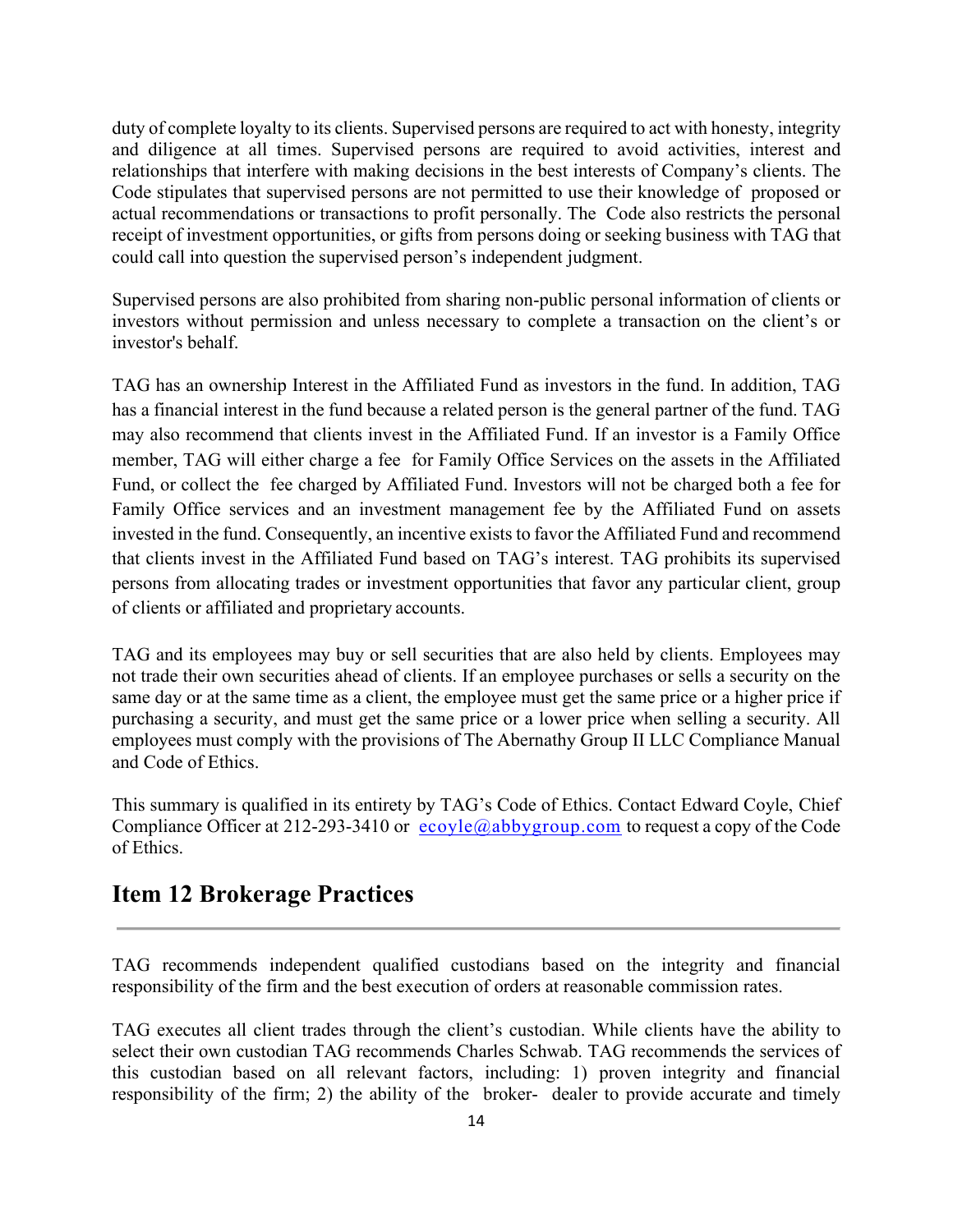settlement of the transaction; 3) the reasonableness of the broker-dealer's commission; 4) the clearance and settlement capabilities of the broker-dealer; 5). the quality of Schwab's balance sheet , 6) any other matter TAG believes is relevant to the selection. The Abernathy Group Family Office does not use Schwab's research offering.

Some clients, including the Affiliated Fund may execute trades through Dinosaur Financial Group. Please see Item 10 for additional information regarding disclosure with respect to this arrangement, the resulting conflicts of interest and how TAG addresses such conflicts of interest.

Not all investment advisers require their clients to use the brokerage and clearing services of select firms. Commissions and transaction fees may be higher than what other broker-dealers charge and this practice could cost clients more money. Further, in using only select firms, TAG could be unable to achieve most favorable execution of client transactions.

TAG does not allow clients to direct brokerage. If a client chooses to use a broker- dealer other than those mentioned above, the client account is advised on a non- discretionary basis and TAG is not responsible for executing the clients' trades.

TAG aggregates trades for clients custodied at the same broker-dealer when it has the ability. All clients receive average price and commission on aggregated trades. If TAG does not combine transactions when it has the opportunity to do so, clients could pay higher brokerage costs.

### <span id="page-14-0"></span>**Item 13 Review of Accounts**

Account reviews are performed quarterly at a minimum by Steven Abernathy, Managing Member, depending upon the owners' preference, and may also be reviewed by others in our firm on a more frequent basis. Account reviews may be performed more frequently when market conditions dictate, or when account owners request a review.

Other conditions that may trigger a review are changes in the tax laws, new investment information, and changes in a family's own situation including any request from the family for a review.

Clients receive periodic communications on at least a quarterly basis, and much more frequently if requested. Most families will have their Balance Sheet updated each day, and have access to this re-valued Balance Sheet at all times via the internet. Written updates are provided at least yearly or more frequently if requested. The written updates may include a net worth statement, portfolio performance statement, and a summary of objectives and progress towards meeting those objectives.

Families are frequently provided net worth statements and net worth graphs that are generated from our family website, built for each family member of the Family Office. These statements are most often updated each and every day based on the prior day's changes in securities owned if any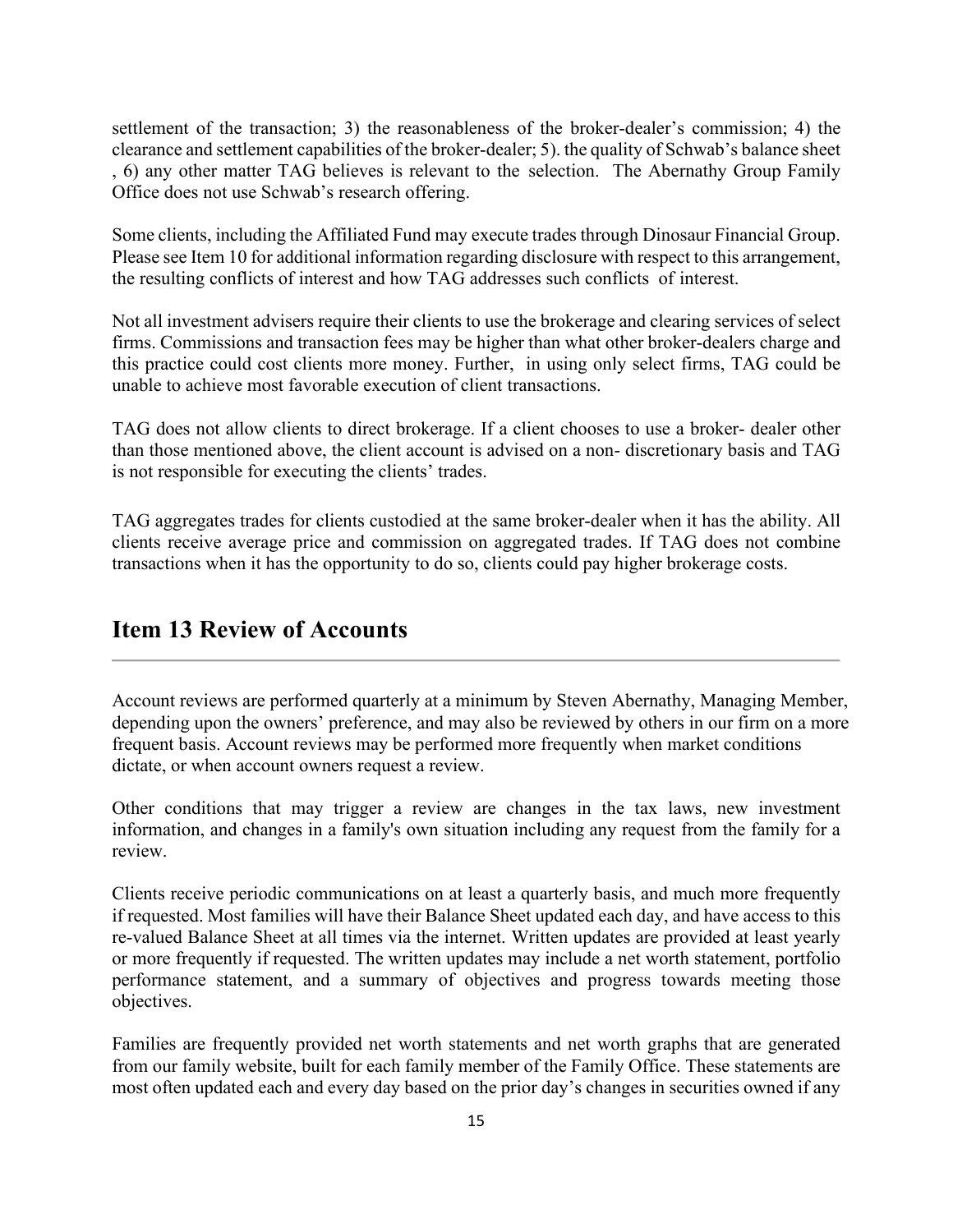change was made. Net worth statements used in account reviews often contain approximations of bank account balances provided by the family, as well as the value of land and hard-to-price real estate. The net worth statements are used for long-term financial planning where the exact values of assets are not material to the financial planning tasks.

### <span id="page-15-0"></span>**Item 14 Client Referrals and Other Compensation**

TAG has been fortunate to receive many family referrals, and many client referrals over the years. The referrals may have come from current families, estate planning attorneys, accountants, employees, personal friends of employees and other similar sources. TAG generally does not compensate entities not employed at TAG. However, if a client is introduced to TAG by either an unaffiliated or an affiliated solicitor, TAG may pay that solicitor a referral fee in accordance with the requirements of Rule 206(4)- 3 of the Investment Advisers Act of 1940 and any corresponding state securities law requirements. Any such referral fee shall be paid solely from TAG investment management fee, and shall not result in any additional charge to the client. If the client is introduced to TAG by an unaffiliated solicitor, the solicitor, at the time of the solicitation, shall disclose the nature of his/her/its solicitor relationship, and shall provide each prospective client with a copy of the TAG written Brochure with a copy of the written disclosure statement from the solicitor to the client disclosing the terms of the solicitation arrangement between TAG and the solicitor, including the compensation to be received by the solicitor from TAG.

The Abernathy Group II Family Office maintains a referral agreement with Central Pennsylvania Physicians Risk Retention Group (CPPRRG). This agreement allows

CPPRRG to offer The Abernathy Group II Family Office services to the members of CPPRRG at a 10% discount to standard pricing, and to receive certain services at the beginning for free. CPPRRG does not receive any compensation for referring The Abernathy Group II Family Office, and The Abernathy Group II Family Office bears all expenses of the relationship with CPPRRG members

TAG does not accept referral fees or any form of remuneration from other professionals when a prospect or family is referred to them. It is important to insure TAG's referrals, if any are made, are free of conflicts and are based on the family's or clients' best interests.

TAG does not receive any other compensation, other than that outlined above.